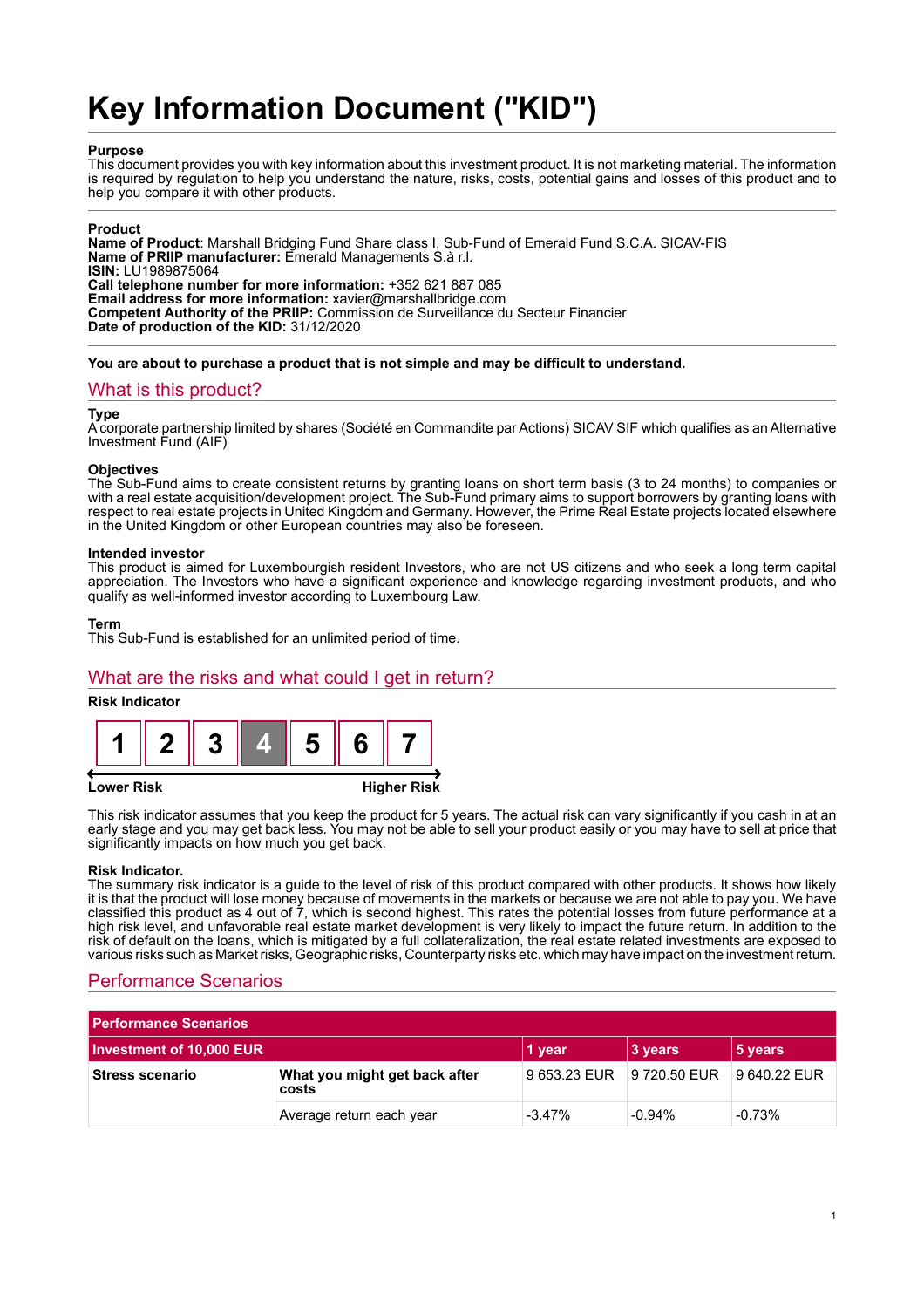| <b>Performance Scenarios</b>    |                                        |         |                                           |       |
|---------------------------------|----------------------------------------|---------|-------------------------------------------|-------|
| <b>Investment of 10,000 EUR</b> | 1 year                                 | 3 years | 5 years                                   |       |
| Unfavourable scenario           | What you might get back after<br>costs |         | 10 721.12 EUR 12 452.80 EUR 14 492.81 EUR |       |
|                                 | Average return each year               | 7.21%   | 7.59%                                     | 7.70% |
| Moderate scenario               | What you might get back after<br>costs |         | 10 811.65 EUR 12 636.99 EUR 14 770.50 EUR |       |
|                                 | Average return each year               | 8.12%   | 8.11%                                     | 8.11% |
| Favourable scenario             | What you might get back after<br>costs |         | 10 901.60 EUR 12 822.31 EUR 15 051.63 EUR |       |
|                                 | Average return each year               | 9.02%   | 8.64%                                     | 8.52% |

This table shows the money you could get back over the next 5 years, under different scenarios, assuming that you invest EUR 10,000. The scenarios shown illustrate how your investment could perform. You can compare them with the scenarios of other products. The scenarios presented are an estimate of future performance based on evidence from the past, and may not anticipate any future performance. What you get back will vary depending on how the markets perform and how long you keep the investment. The stress scenario shows what you might get back in extreme market circumstances and does not take into account the situation where we are not able to pay you. The figures shown include all the costs of the product itself, but may not include all the costs that you pay to your advisor or distributor. The figures do not take into account your personal tax situation, which may also affect how much you may get back.

## What happens if Emerald Managements S.à r.l. is unable to pay out?

In the event of a liquidation of Emerald Managements S.à r.l. or ING Luxembourg S.A. in its quality of depositary, the assets of the AIF under management do not form part of their estate and cannot be claimed by their creditors.

## What are the costs?

The Reduction in Yield (RIY) shows what impact the total costs you pay will have on the investment return you may receive. The total costs take into account one-off, ongoing and incidental costs.

The amounts shown here are the cumulative costs of the product itself, for the Recommended Holding Period. They include potential early exit penalties. The figures assume you invest EUR 10,000. The figures are estimates and may change in the future.

The person selling or advising you about this product may charge you other costs. If so, this person will provide you with information about these costs and show you the impact that all costs will have on your investment over time. **Costs over time**

| Investment 10,000<br><b>Scenarios</b> | vear       | If you cash in after 1 If you cash in after $3$ If you cash in after 5<br><b>vears</b> | <b>vears</b> |
|---------------------------------------|------------|----------------------------------------------------------------------------------------|--------------|
| <b>Total costs</b>                    | 496.37 EUR | 1821.70 EUR                                                                            | 3 716.70 EUR |
| Impact on return (RIY) per year       | 4.96%      | 4.96%                                                                                  | 4.96%        |

#### **Composition of costs**

The table below shows:

- 1 the impact each year of the different types of costs on the investment return you might get at the end of the recommended holding period;
- the meaning of the different cost categories.

| Impact on return per year for the Recommended Holding Period |                                |          |                                                                                                                                                                                                |  |
|--------------------------------------------------------------|--------------------------------|----------|------------------------------------------------------------------------------------------------------------------------------------------------------------------------------------------------|--|
| One-off costs<br>annualized over 5<br>vears                  | Entry costs                    | $0.00\%$ | The impact of the costs you pay when entering your<br>investment. This is the most you will pay, and you could<br>pay less. This does not include the costs of distribution of<br>our product. |  |
|                                                              | Exit costs                     | $0.00\%$ | The impact of the costs of exiting your investment when it<br>matures. 5% for the first year to 1% for the fifth year<br>decreasing each year and applied to the amount<br>redeemed.           |  |
| Ongoing costs                                                | Portfolio transaction<br>costs | 0.71%    | The impact of the costs of us buying and selling underlying<br>investments for the product.                                                                                                    |  |
|                                                              | Other ongoing costs            | 3.63%    | The impact of the costs that we take each year for<br>managing your investment and the costs presented in<br>Section II                                                                        |  |